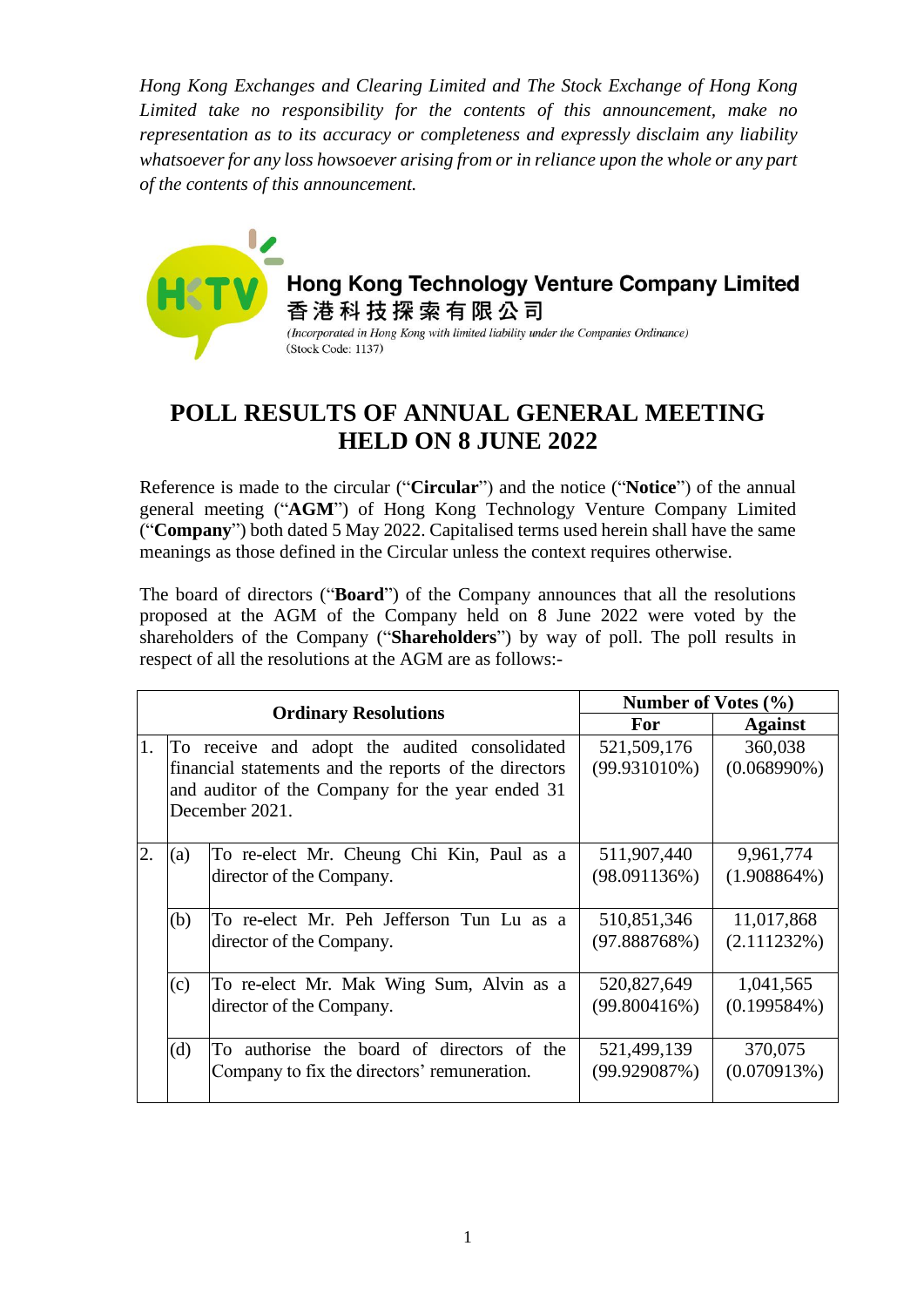|    |                                                        | Number of Votes (%) |                 |
|----|--------------------------------------------------------|---------------------|-----------------|
|    | <b>Ordinary Resolutions</b>                            | For                 | <b>Against</b>  |
| 3. | To re-appoint Messrs. KPMG as auditor of the           | 521,869,176         | 38              |
|    | Company and to authorise the board of directors of the | (99.999993%)        | $(0.000007\%)$  |
|    | Company to fix their remuneration.                     |                     |                 |
|    |                                                        |                     |                 |
| 4. | To grant a general mandate to the directors to issue   | 451,665,012         | 70,204,202      |
|    | shares or securities convertible into shares of the    | (86.547549%)        | (13.452451%)    |
|    | Company.                                               |                     |                 |
| 5. | To grant a general mandate to the directors to         | 521,869,176         | 38              |
|    | repurchase shares of the Company.                      | (99.999993%)        | $(0.000007\%)$  |
|    |                                                        |                     |                 |
| 6. | To extend the general mandate to the directors to      | 454,048,657         | 67,820,557      |
|    | issue shares and securities convertible into shares of | $(87.004300\%)$     | $(12.995700\%)$ |
|    | the Company in resolution No. 4 by the number of       |                     |                 |
|    | shares repurchased under the general mandate to the    |                     |                 |
|    | directors to repurchase shares in resolution No. 5.    |                     |                 |
|    |                                                        | Number of Votes (%) |                 |
|    | <b>Special Resolution</b>                              | For                 | <b>Against</b>  |
| 7. | To<br>the amendments to the<br>existing<br>approve     | 521,869,176         | 38              |
|    | memorandum and articles of association of the          | (99.999993%)        | $(0.000007\%)$  |
|    | Company.                                               |                     |                 |
|    |                                                        |                     |                 |

As more than 50% of the votes were cast in favour of resolutions numbered 1 to 6, all such resolutions were duly passed as ordinary resolutions of the Company at the AGM.

As more than 75% of the votes were cast in favour of resolution numbered 7, the resolution numbered 7 was duly passed as a special resolution of the Company at the AGM.

As at the date of the AGM, the total number of issued shares of the Company was 921,306,743 shares, which was the total number of shares entitling the holders to attend and vote for or against all the resolutions proposed at the AGM. There were no restrictions on any Shareholders to attend and vote on the resolutions at the AGM.

Computershare Hong Kong Investor Services Limited, the Company's share registrar, was appointed as the scrutineer for the vote-taking at the AGM.